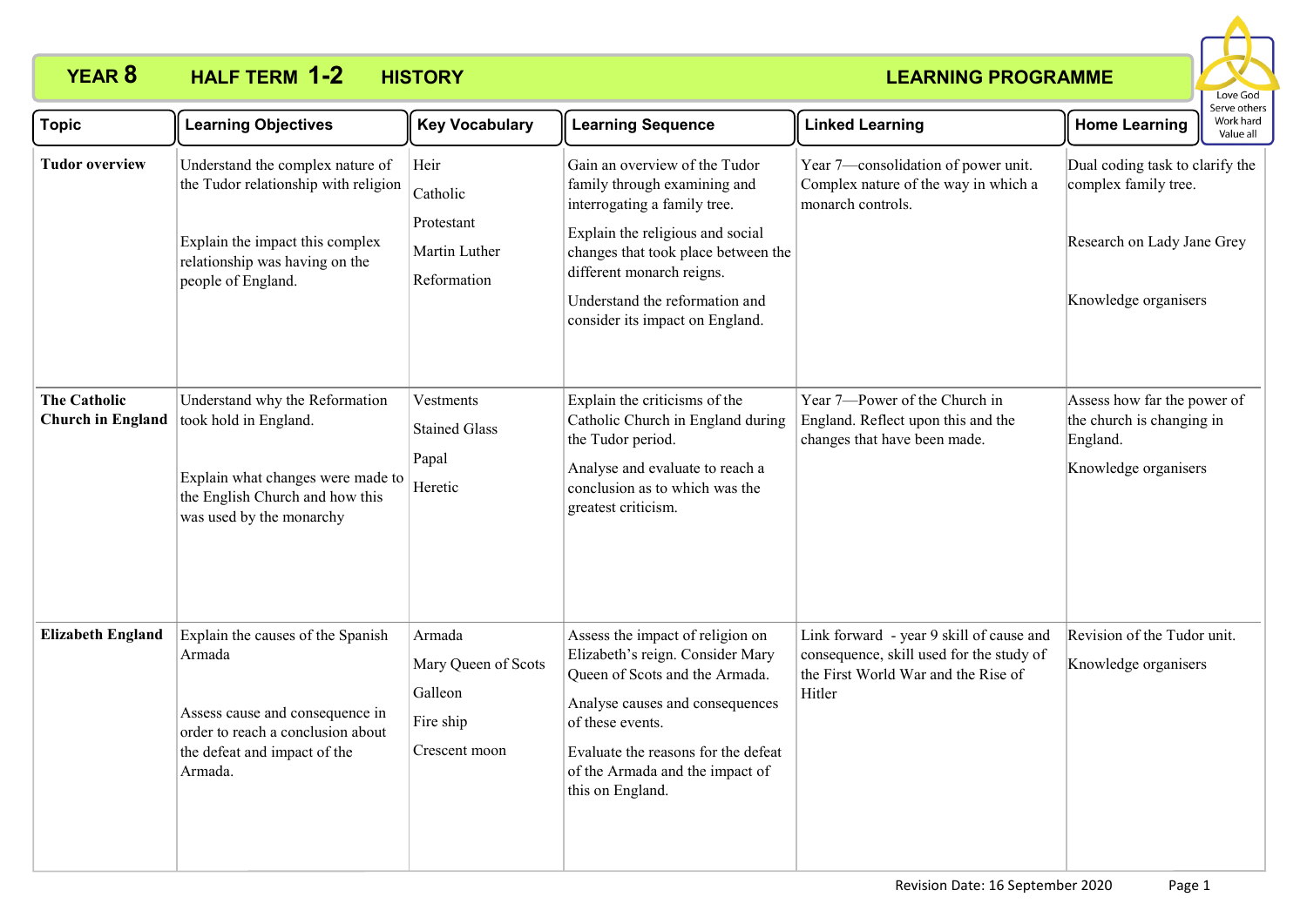# **YEAR 8 HALF TERM 2-3 HISTORY**



| <b>Topic</b>                                       | <b>Learning Objectives</b>                                                                                                                                                                                              | <b>Key Vocabulary</b>                                                              | <b>Learning Sequence</b>                                                                                                                                                                                                                                                                                                                                      | <b>Linked Learning</b>                                                                                                                                                    | serve others<br>Work hard<br><b>Home Learning</b><br>Value all                                                                                                            |
|----------------------------------------------------|-------------------------------------------------------------------------------------------------------------------------------------------------------------------------------------------------------------------------|------------------------------------------------------------------------------------|---------------------------------------------------------------------------------------------------------------------------------------------------------------------------------------------------------------------------------------------------------------------------------------------------------------------------------------------------------------|---------------------------------------------------------------------------------------------------------------------------------------------------------------------------|---------------------------------------------------------------------------------------------------------------------------------------------------------------------------|
| <b>Elizabeth England</b>                           | Understand the impact the defeat of<br>the Armada had on exploration.<br>Explain the impact that exploration<br>had on the availability of goods and<br>power of England in the word.                                   | Exploration<br>Drake<br>Circumnavigate<br>Hawkins                                  | Examine the newly discovered<br>lands and the riches attained from<br>them.<br>Consider why exploration had a<br>positive impact on the economy of<br>England.<br>Understand the varying impact this<br>had on different sections of society.                                                                                                                 | Year 7 assessment on reasons William<br>won at Hastings-cause and<br>consequence.                                                                                         | Dual coding task to clarify the<br>story of the Armada.<br>Knowledge organisers<br>Revision for Armada<br>assessment                                                      |
| Poverty in<br>Elizabethan<br><b>England</b>        | Understand why the gap between<br>the rich and the poor was<br>increasing<br>Explain what the Elizabethan<br>government did to address the issue<br>of class division.<br>Assess the impact of Elizabethan<br>measures. | Poor Law<br>Deserving poor<br>Undeserving poor<br>Vagabond<br>Vagrant<br>Enclosure | Investigate the differing causes of<br>Poverty in England.<br>Consider appropriate responses to<br>the worsening situation in England<br>and compare to actual responses of<br>the Elizabethan Government.<br>Evaluate how successful<br>Elizabethan measures were. When<br>compared to the original situation,<br>had they adequately provided<br>solutions. | GCSE linked with depth study of poverty<br>in Elizabethan England and 19th and<br>20th century England. Focus on<br>Governmental responsibility for<br>addressing issues. | Knowledge organisers<br>Extension homework to<br>compare action of Elizabeth<br>Government to modern<br>Government action around<br>poverty.                              |
| Was Elizabethan<br><b>England a Golden</b><br>Age? | Understand why people dispute the<br>claim of a Golden Age<br>Explain the different interpretations<br>of the 'Golden Age'                                                                                              | Fireships<br>Grappling hooks<br>Theatre<br>Exploration                             | Investigate and explore the aspects<br>of the 'Golden Age'<br>Interpret evidence and events to<br>reach a conclusion as to whether<br>the Elizabethan age was a Golden<br>Age.                                                                                                                                                                                | GCSE depth study of the different<br>elements of the Golden Age.<br>Year 9-a brief look at the developments<br>made in Weimar Germany for women.                          | Knowledge organisers<br>Extra research on the 'Golden<br>Age'<br>Extension homework to<br>evaluate the era, Elizabeth's<br>leadership and the events<br>within her reign. |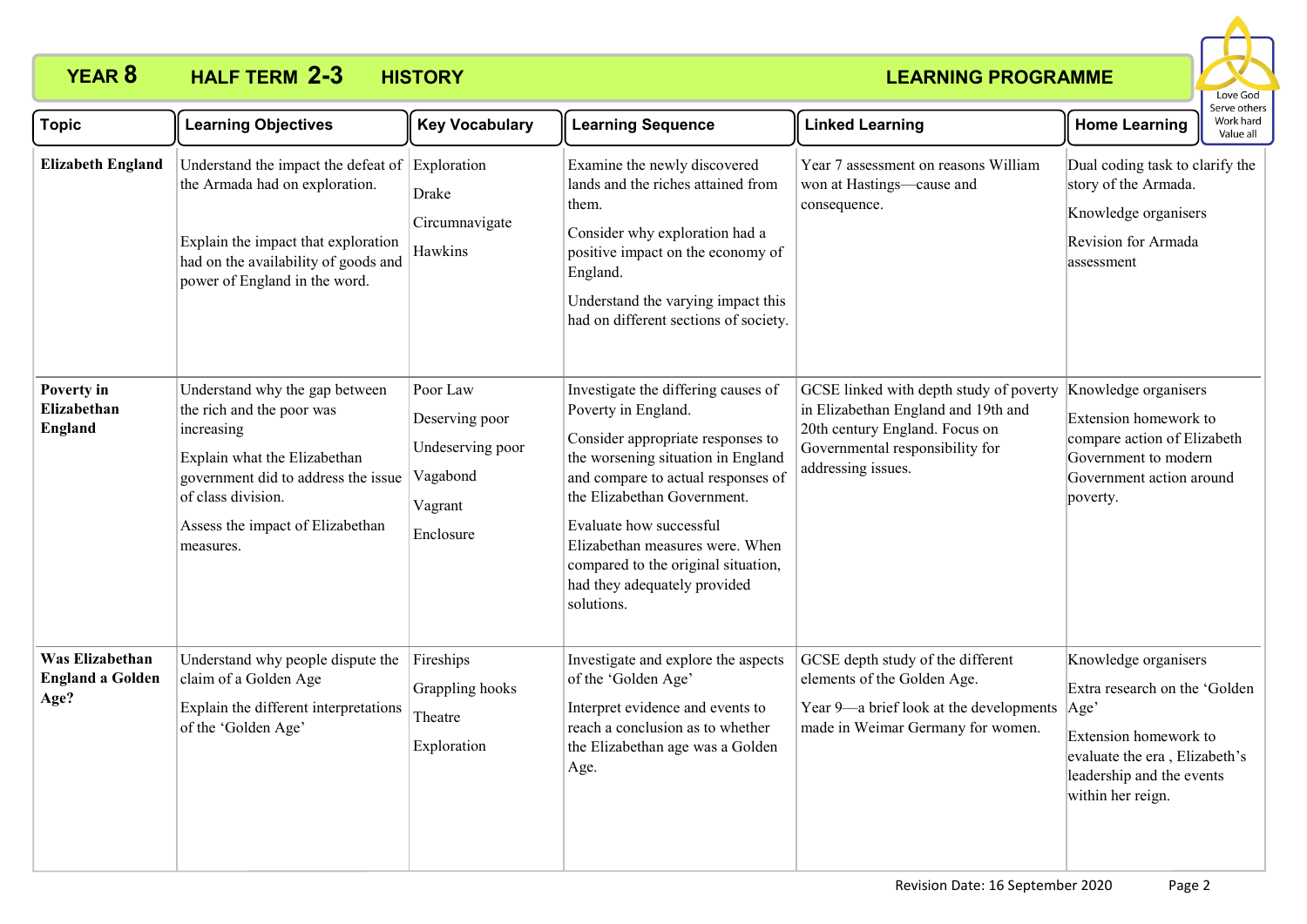## **YEAR 8 HALF TERM 4 HISTORY**



| <b>Topic</b>                                                | <b>Learning Objectives</b>                                                                                                                                                                                                   | <b>Key Vocabulary</b>                                | <b>Learning Sequence</b>                                                                                                                                                                                                                                                                                                                                      | <b>Linked Learning</b>                                                                                                                  | <b>Home Learning</b>                                                                                                                                                                     | Serve others<br>Work hard<br>Value all |
|-------------------------------------------------------------|------------------------------------------------------------------------------------------------------------------------------------------------------------------------------------------------------------------------------|------------------------------------------------------|---------------------------------------------------------------------------------------------------------------------------------------------------------------------------------------------------------------------------------------------------------------------------------------------------------------------------------------------------------------|-----------------------------------------------------------------------------------------------------------------------------------------|------------------------------------------------------------------------------------------------------------------------------------------------------------------------------------------|----------------------------------------|
| <b>From Elizabethan</b><br>exploration to<br><b>Slavery</b> | Describe how the improved power<br>of England led to the exploitation<br>of others.                                                                                                                                          | Trans-Atlantic<br>Triangular Trade<br>Middle Passage | Hypothesise how the increased<br>power of England and better<br>knowledge of the countries and<br>continents of the world led England<br>to become involved in the Slave<br>Trade.                                                                                                                                                                            | Cross curricular links regarding human<br>rights. Ethos links regarding the nature<br>of humanity and what it means to be<br>Christian. | Research a slave story.                                                                                                                                                                  |                                        |
| <b>Slave trade</b>                                          | The Trans-Atlantic Describe the ways slaves were<br>treated.<br>Explain the reasons for the poor<br>treatment of slaves.<br>Evaluate evidence to reach a<br>conclusion about the holistic<br>treatment of slaves in America. | Auction<br>Scramble<br>Plantation                    | Examine a wide range of sources to<br>investigate the treatment of slaves<br>in auctions and on the plantations.<br>Interpret the ways in which slaves<br>were treated including the<br>punishments they received.<br>Evaluate why slaves were treated in<br>this ways and consider if all slaves<br>were treated in the same way and<br>why this may differ. | Year 10- what people thought about<br>Black people, the Jim Crow Laws and<br>segregation within America.                                | Knowledge organisers<br>Extra research on the<br>treatment of slaves<br>Further assessment/evaluation<br>of the different ways slaves<br>were treated.                                   |                                        |
| The abolition of<br><b>Slavery</b>                          | Explain the reasons for people<br>campaigning against the Slave<br>Trade.<br>Interpret the effectiveness of the<br>campaign.<br>Evaluate how successful the<br>abolition was.                                                | Campaign<br>Petition<br>Abolition                    | Create profiles on the key<br>individual involved in the abolition<br>campaign. Explain their role within<br>it.<br>Evaluate the methods used and how<br>effective it was. Explain how and<br>when the abolition was passed by<br>Parliament.<br>Evaluate the success of the<br>abolition in the British Empire and<br>within America.                        | Year 10-The Black Civil Rights<br>campaigns—the struggle for Black<br>equality in America.                                              | Knowledge organisers<br>Extra research on the<br>abolitionists.<br>Extension homework to the<br>effectiveness of the campaign.<br>Further assessment of the<br>success of the abolition. |                                        |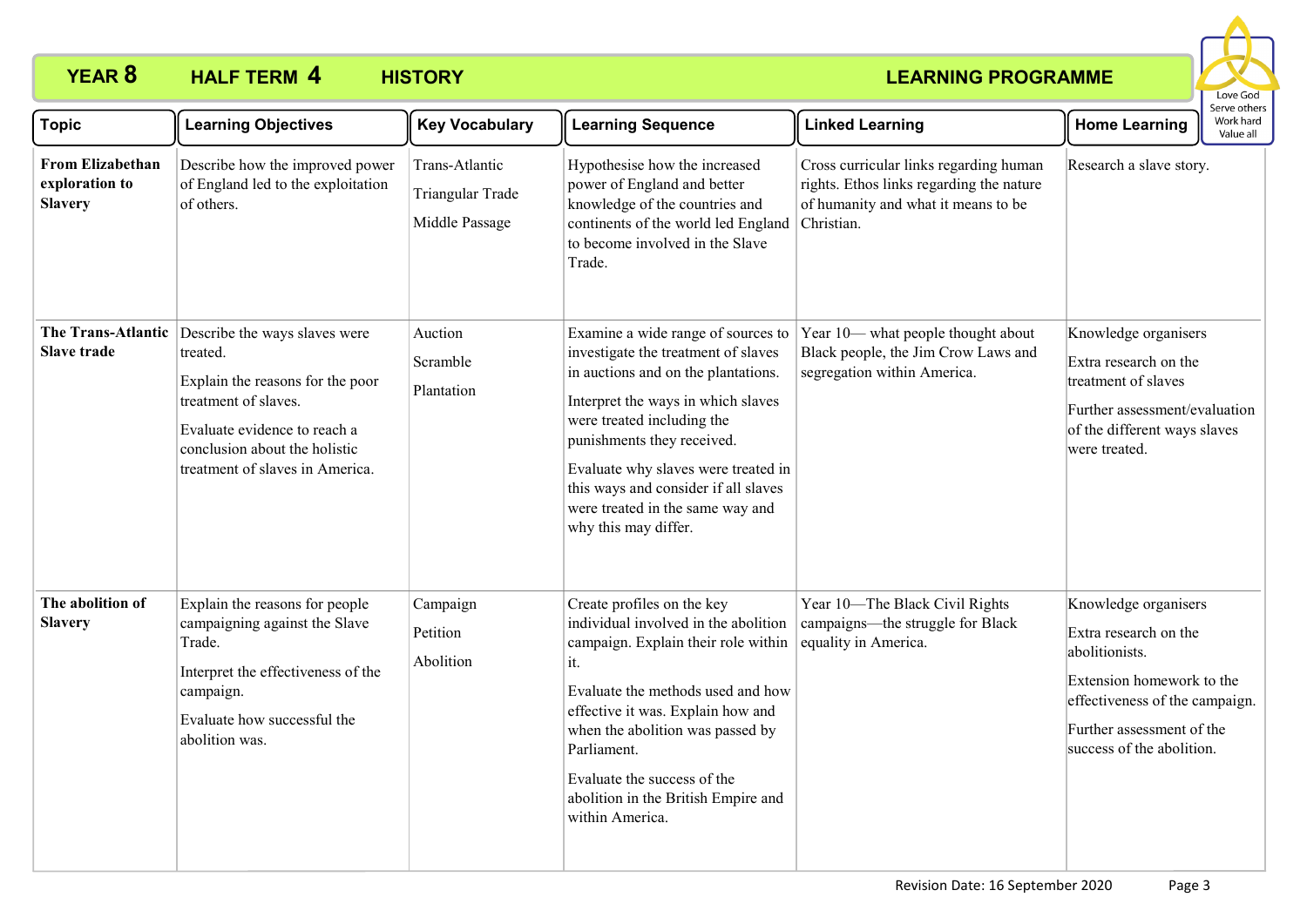# **YEAR 8 HALF TERM 5-6 HISTORY**



| <b>Topic</b>                                                                      | <b>Learning Objectives</b>                                                                                                                                                                                                                    | <b>Key Vocabulary</b>                                                          | <b>Learning Sequence</b>                                                                                                                                                                                                                                                                                        | <b>Linked Learning</b>                                                                                | <b>Home Learning</b>                                                                                                                                                                               | : וסכו עם טנו וכו<br>Work hard<br>Value all |
|-----------------------------------------------------------------------------------|-----------------------------------------------------------------------------------------------------------------------------------------------------------------------------------------------------------------------------------------------|--------------------------------------------------------------------------------|-----------------------------------------------------------------------------------------------------------------------------------------------------------------------------------------------------------------------------------------------------------------------------------------------------------------|-------------------------------------------------------------------------------------------------------|----------------------------------------------------------------------------------------------------------------------------------------------------------------------------------------------------|---------------------------------------------|
| <b>Overview of</b><br>change in Britain<br>1750-1900                              | Understand how Britain changed<br>from 1750-1900<br>Summarise the main areas in which<br>life changed the most and explain<br>the impact this had for society at<br>the time.                                                                 | Culture<br>Politics                                                            | Use sources and information<br>retrieval to cerate an overview of<br>the changes in Britain in different<br>areas of life.<br>Evaluate the reasons these changed<br>tool place.<br>Evaluate which areas was the most<br>influenced and which part of<br>society had their lives changed the<br>most.            | Year 10-Health and Medicine unit-the<br>conditions in 19th century towns.                             | Knowledge organisers<br>Extra research about the<br>changes that took place1750-<br>1900.<br>Extension homework to<br>evaluate the                                                                 |                                             |
| <b>How Burnley was</b><br>shaped by the<br><b>Industrial</b><br><b>Revolution</b> | Understand the growth of towns<br>and how this linked with the slave<br>trade.<br>Utilise sources to investigate,<br>interpret and evaluate the ways in<br>which Burnley and it's population<br>was affected by the Industrial<br>Revolution. | Revolution                                                                     | Look at sources form the local area<br>to investigate the changes that too<br>place in Burnley due to the<br>Industrial Revolution.<br>Evaluate the ways in which<br>Burnley changed, why and reach a<br>conclusion about the impact these<br>changes had on the local people.                                  | Year 10-Health and Medicine unit-the<br>conditions in 19th century towns.                             | Knowledge organisers<br>Extra research on the local<br>area.<br>Extension homework to<br>evaluate the impact of the<br>Industrial Revolution in the<br>local area.                                 |                                             |
| <b>Living conditions</b><br>in Industrial towns<br>Dirt and disease               | Understand what 19th century<br>living conditions were like.<br>Evaluate the link between dirt and<br>disease.<br>Reach a conclusion as to why the<br>government did not help.                                                                | Back to back<br>Court<br>Cholera<br>Laissez Faire<br>Snow<br>Booth<br>Rowntree | Use a variety of sources to interpret<br>at the living conditions that people<br>faced in the 19th century.<br>Investigate the role played by<br>Snow, Booth and Rowntree in<br>highlighting the plight of the poor.<br>Evaluate how the lives of the poor<br>were affected by the conditions<br>they lived in. | Year 10-Health and Medicine unit-the<br>conditions in 19th century towns.<br>Investigation of cholera | Knowledge organisers<br>Extra research on the living<br>conditions in the 19th century<br>Extension homework to the<br>impact of the living<br>conditions on the poorer part<br>of the population. |                                             |